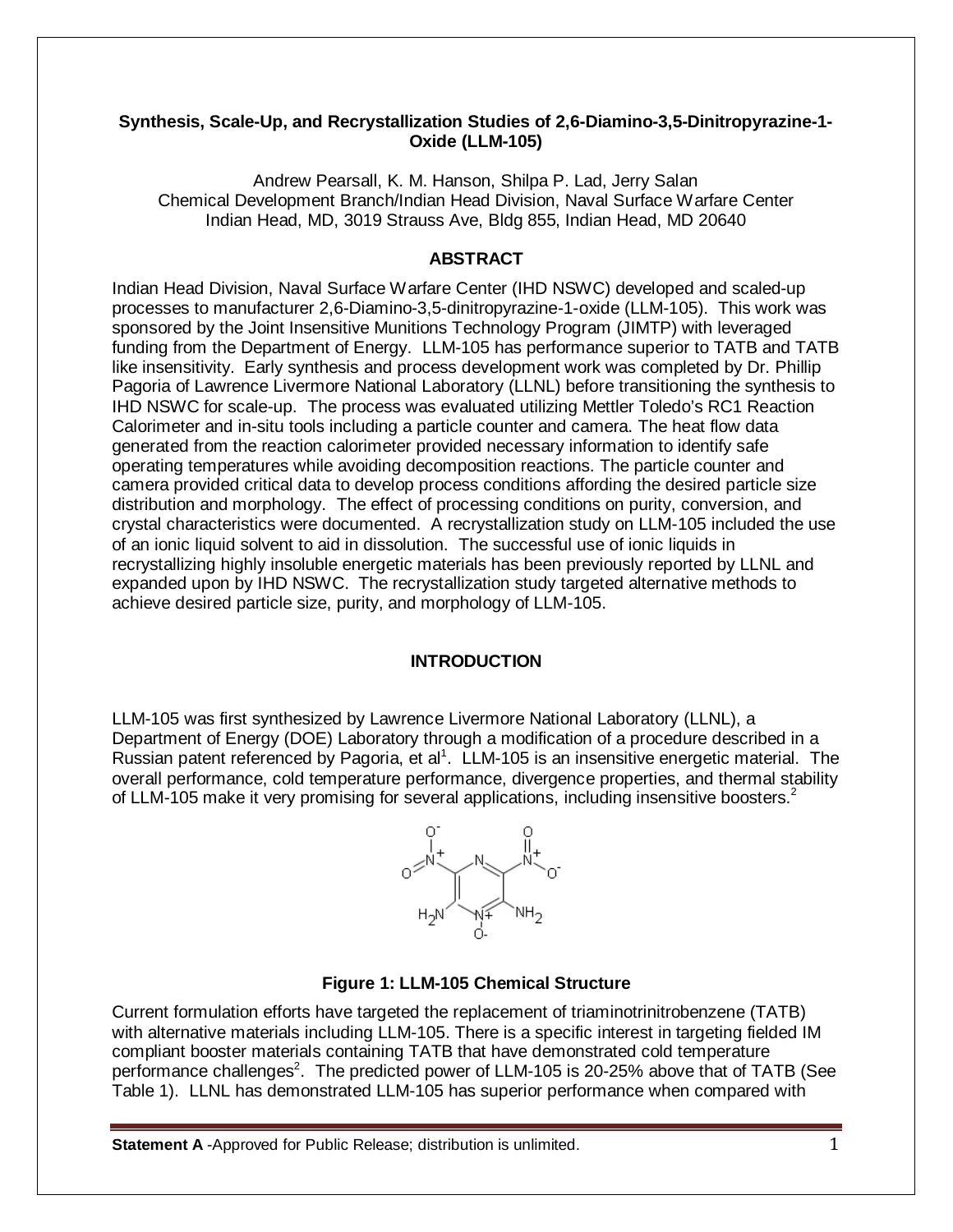TATB. Testing has been completed over a wide temperature range in pressed explosive formulations $2$ .

|            | Density ( $g/cm3$ ) | $D_v$ (mm/usec)                  | $P_{ci}$ (kbar)                 |
|------------|---------------------|----------------------------------|---------------------------------|
| TATR       | $1.937*$            | 7.66 $@$ 1.847 g/cm <sup>3</sup> | 262 $@$ 1.847 g/cm <sup>3</sup> |
| $LLM-105*$ | 1.913               | 8.87                             | 335                             |

**Table 1: Performance Comparison of LLM-105 and TATB**

\* Calculated using the CHEETAH chemical equilibrium code

## *Engineering Challenges*

The synthesis of LLM-105 involves a total of three energetic steps leading to the formation of LLM-105. IHDIV, NSWC successfully collaborated with LLNL to further develop and safely scale these three steps including the final oxidation step. This paper focuses on the engineering challenges encountered with the oxidation of 2,6-Diamino-3,5-Dinitropyrazine (ANPZ) to LLM-105 (Figure 2). The oxidation makes use of peroxytrifluoroacetic acid from trifluoroacetic acid and hydrogen peroxide. As the synthesis transitioned from the laboratory to the plant environment, several areas of improvement in the process were identified. One challenge was the overall cost of the oxidation due to the use of trifluoroacetic acid (TFA). A 55 gallon drum costs over \$10,000 (\$US). IHDIV, NSWC successfully replaced the majority of the TFA with alternative solvents. Unfortunately, the solvents influenced particle size and morphology of the LLM-105 crystals. A second challenge identified was mass transfer related. As the reaction was scaled up, an unexpected exotherm was encountered that led to a detailed study surrounding the heat flow and mass transfer limitations of the system. The oxidation temperatures were evaluated to reduce the overall risk category. The mass transfer challenges were not limited to process safety, but extended to the purity of the product. The limited solubility of both ANPZ and LLM-105 in the reaction mixture results in a slurry to slurry reaction. The LLM-105 product typically contains 5-10% ANPZ as an impurity. Although a second oxidation reaction does convert additional ANPZ to LLM-105, the ANPZ impurity typically remains in percent quantities. This material is believed to be included in the crystal of LLM-105.





# *Engineering Tools*

The RC1 was utilized in the collection of heat flow data on each reaction. This data allowed for the identification of safe processing temperatures and dosing rates for the reactions. The information could be transitioned to the vessels that would be used upon scale-up of the process. The utilization of *in-situ* probes also provided important process data, identifying key parameters that aided the successful scale-up. A focused beam reflectance and measurement (FBRM) probe was used to study the particle size and particle size distribution of materials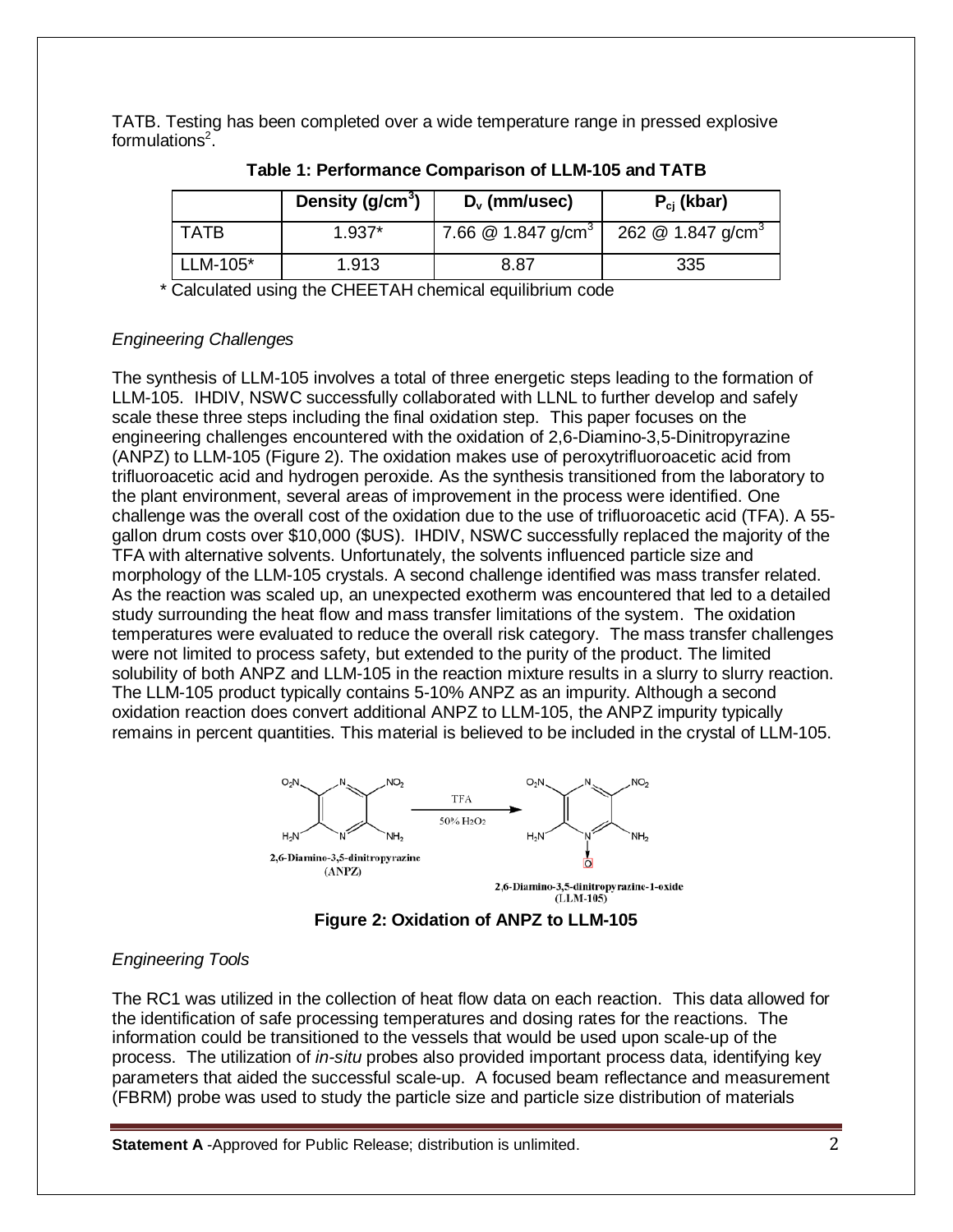suspended in a solution. A Particle Vision and Microscopy (PVM) probe was also used, allowing for in-situ camera images to be taken.

#### **RESULTS AND DISCUSSION**

#### *Reducing Quantity of TFA*

The oxidation of ANPZ to LLM-105 was successfully completed by adding ANPZ to a quantity of TFA. Hydrogen peroxide was slowly dosed forming the trifluoroperoxy acetic acid. This equilibrium reaction resulted in concentrations of hydrogen peroxide, TFA, and the peroxy acid in solution. In order to maintain a fresh amount of hydrogen peroxide the overall dose was split into two doses. In addition, attempts were made to increase conversion of ANPZ to LLM-105 by increasing the temperature of the reaction mixture after the first dose but prior to the second dose. The hope was to increase the solubility of the ANPZ and overall kinetics to achieve a higher conversion.

Attempts made to reduce the TFA acting as a solvent without compromising yield or purity of the product were completed in the laboratory. IHDIV, NSWC scientists were able to reduce the amount of TFA by 80% utilizing an alternative co-solvent in sulfolane<sup>3</sup>. The process produced good quality LLM-105 in high yield. However, the explosive formulations requirements were not conducive to the modified particle size and crystal morphology produced with the sulfolane process, so sulfolane was abandoned for future scale-up operations. A comparison of the morphology resulting from the two synthetic routes is presented in Figure 3. The in-situ camera was used and assisted the reaction monitoring. The change in morphology from ANPZ to LLM-105 was obvious using the in-situ camera.



**Figure 3: PVM Comparison of a reaction with and without use of Sulfolane as a solvent**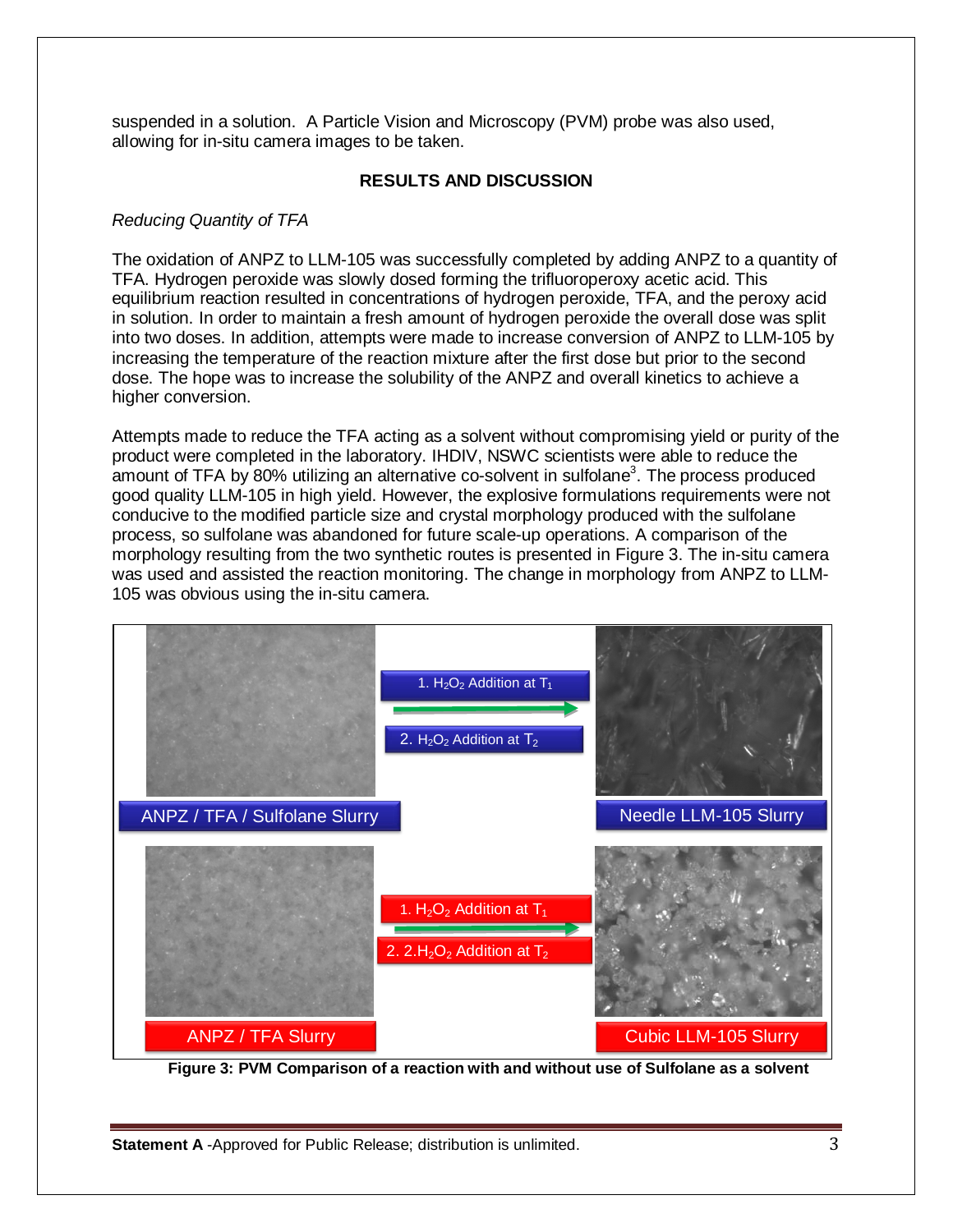The process was also tracked using FBRM. The particle trends show the transformation of the heterogeneous mixture containing small-particle size ANPZ into the larger particle size LLM-105 (Figure 4). The linear trends were the first indication that the reaction was significantly mass transfer limited. As predicted, the increase in temperature resulted in increase solubility of ANPZ. This is confirmed through the FBRM data. Notice the inflection point and disappearance of the finer ANPZ particles (Figure 4) and growth of the more course LLM-105 particles during the heating ramp. Although this reaction was not monitored directly using traditional analytical techniques, the reaction was monitored using the particle counter and in-situ camera.



**Figure 4: FBRM Data of LLM-105 Reaction with a Temperature Ramp**

#### *Scale-up to 50-liter Reactor*

A typical energy balance is completed for each reaction prior to scale-up. The oxidation was evaluated for rate of heat output and total heat output. However, it should be noted that the heat of reaction during a temperature ramp is not easily obtained. This was evident during scale-up to the 50-liter reactor. At the 50-liter scale an exotherm resulted in the reaction temperature reaching the boiling point of the solvent (Figure 5). This event was not expected but examined in detail following this event using the RC1. Initial observations indicated that the dose of hydrogen peroxide exceeded the limits of mass transfer for the system to convert ANPZ to LLM-105. This results in an accumulation of the peroxy acid ready to react once ANPZ is in solution. Sufficient time for the mass transfer limited reaction to take place was not provided at the 50-liter scale. As the reaction mixture was warmed, the mass transfer improved making more ANPZ available to react. This resulted in a higher rate of conversion of starting material to product. The higher rate of conversion resulted in a higher heating rate (Joules/second). The accumulated heat warmed the reaction mixture to the boiling point of the solvent.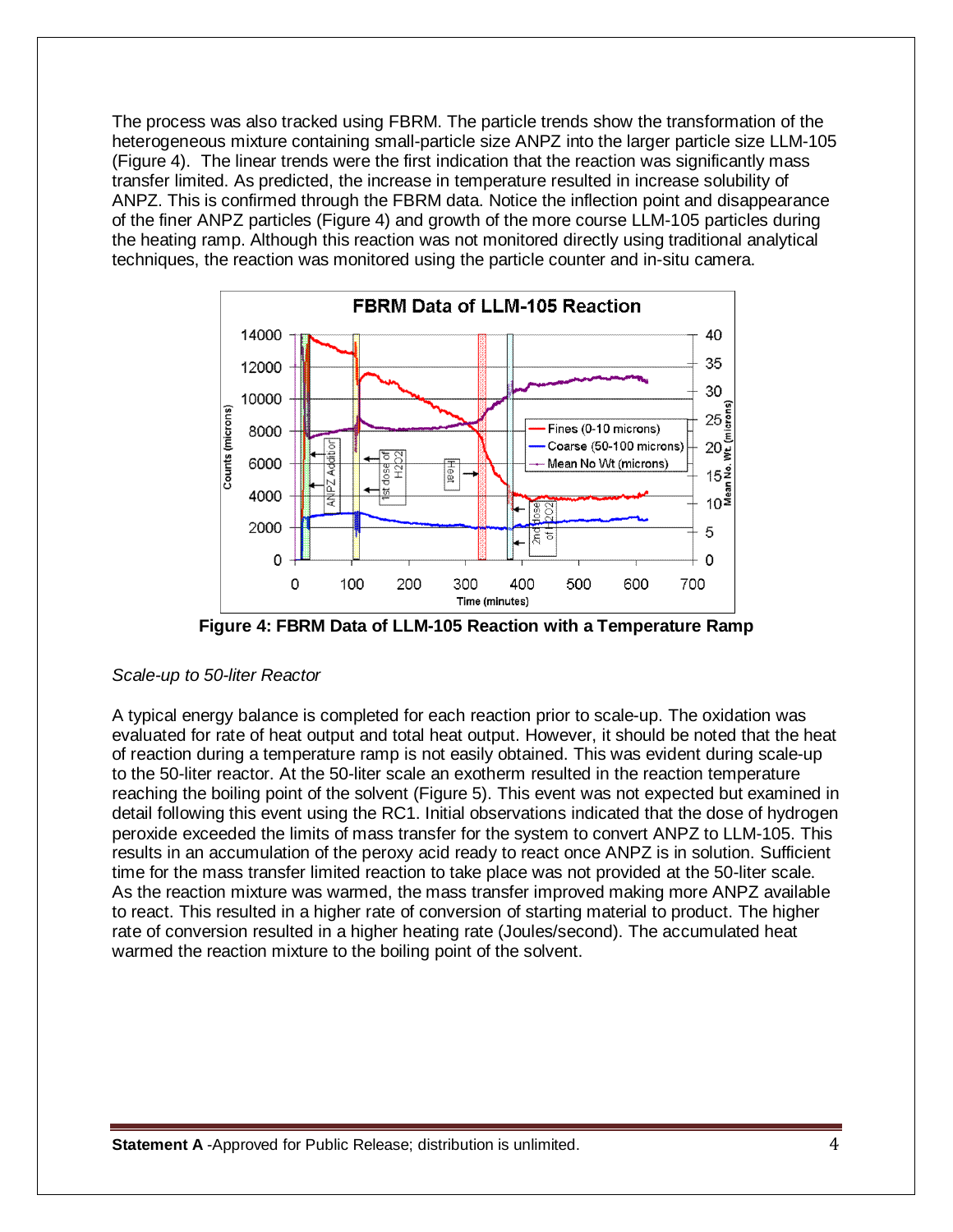

**Figure 5: 50-liter temperature and dosing trend data**

It became evident that changes were required to safely produce material at this scale and any larger scale.

#### *Scale down study: Synthesis*

A scale down study was completed to further evaluate the process based on mass transfer, kinetics, decomposition reactions and heat of accumulation. This information would be used to scale the reaction to a 100-gallon reactor.

The first series of reactions included the evaluation of the heat generated during the temperature ramp. An initial reaction was completed to identify heat profiles of the temperature ramp without the presence of the starting material ANPZ. This was compared to an experiment following the same temperature ramp with the starting material ANPZ in the reactor. Figure 6 shows a constant difference between the jacket temperature (Tj) and reactor temperature (Tr). When the experiment is completed with the ANPZ present Tr approaches and eventually exceeds Tj; this is an indication that a chemical reaction is taking place during the ramp (Figure 7).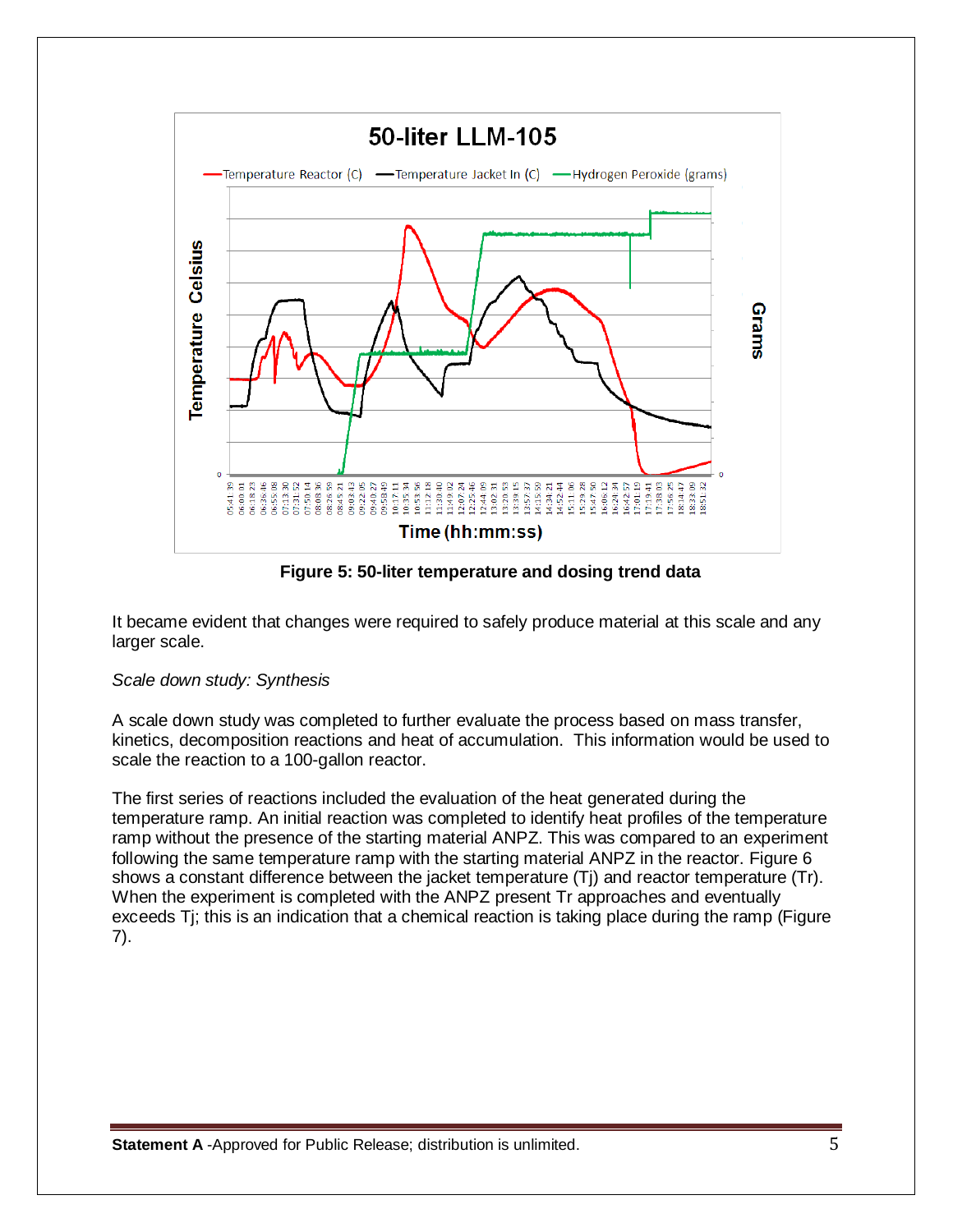

**Figure 6: Reactor and jacket temperature plotted during temperature ramp (Blank)**



**Figure 7: Reactor and jacket temperature plotted during temperature ramp (Reaction)**

It was decided at this point that the reaction heat could not be controlled during the temperature ramp and that the ramp would be eliminated for safety reasons. Alternatively, the optimal dosing rate at each temperature could have been identified that would minimize the amount of accumulated peroxy acid present at any given time. It was decided to proceed with a single temperature dose to ease labor requirements in the plant environment. Subsequent experiments would be completed at a single temperature (no ramp). Reactions were completed at two different increasing temperatures  $(T_1, T_2)$  approaching the decomposition temperature of the hydrogen peroxide and one reaction was completed above the decomposition temperature  $(T_3)$ . Selected heat flow profiles are shown in Figure 8. As the temperature is increased, a competing decomposition reaction is encountered with the hydrogen peroxide and possibly the peroxy acid.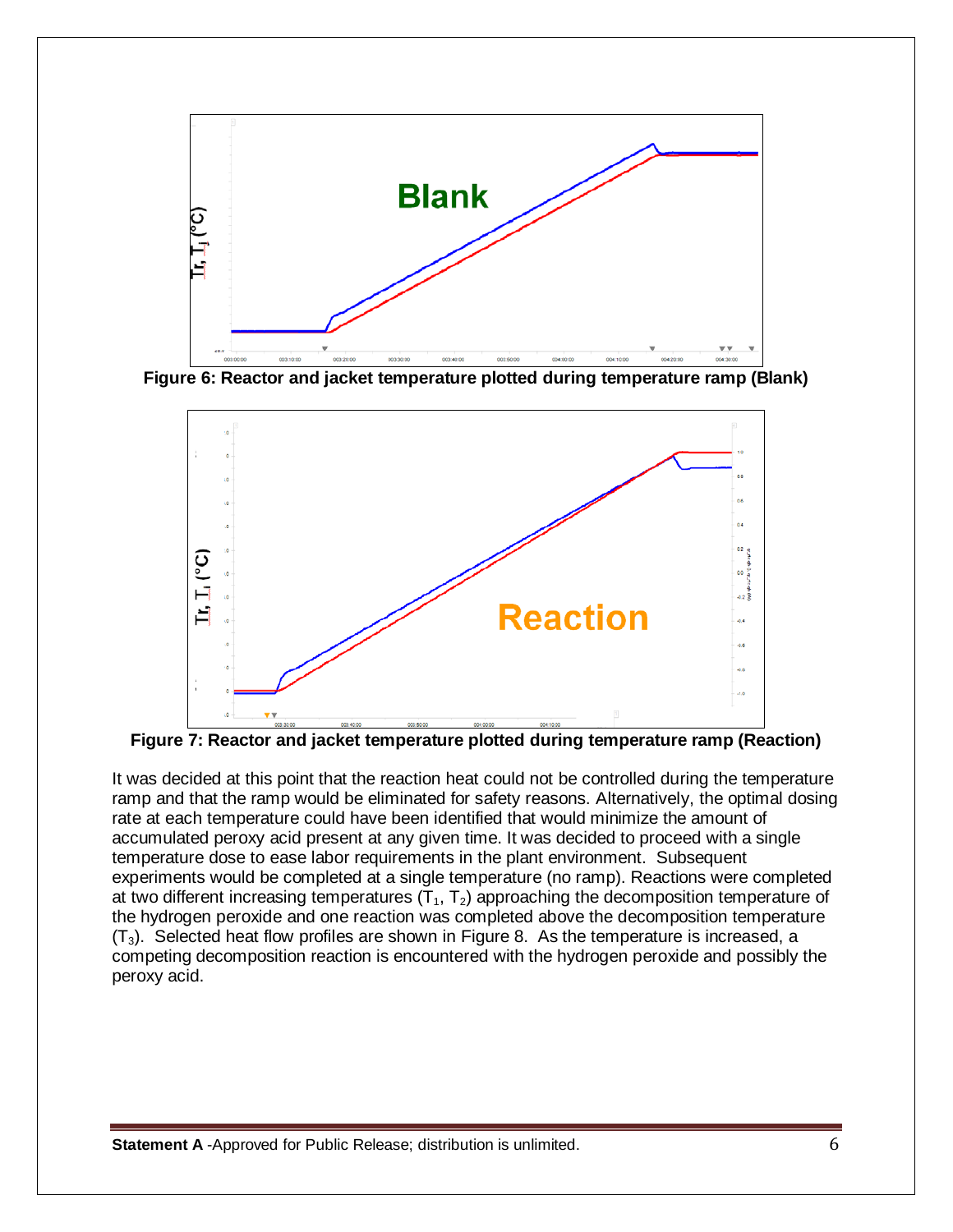

**Figure 8: Total heat generation for several experiments in the RC1**

Samples were pulled from the reaction mixture as a function of time to further understand the mass transfer limitations of the system during the dose. The samples were analyzed using <sup>1</sup>H-NMR. The conversion data of selected experiments are shown in Figure 9. These linear trends show the mass transfer limitations at the respective temperatures. The slow dose in the laboratory also provided insight to dosing temperatures at scale to avoid accumulation. An additional experiment was completed where all the hydrogen peroxide was charged to the reactor quickly. This is represented in Figure 8 and Figure 9 by  $T_{2,all}$ . The reaction is slower to progress. This is most likely attributed to water from the hydrogen peroxide diluting the system immediately compared with the slower dose that dilutes over time.



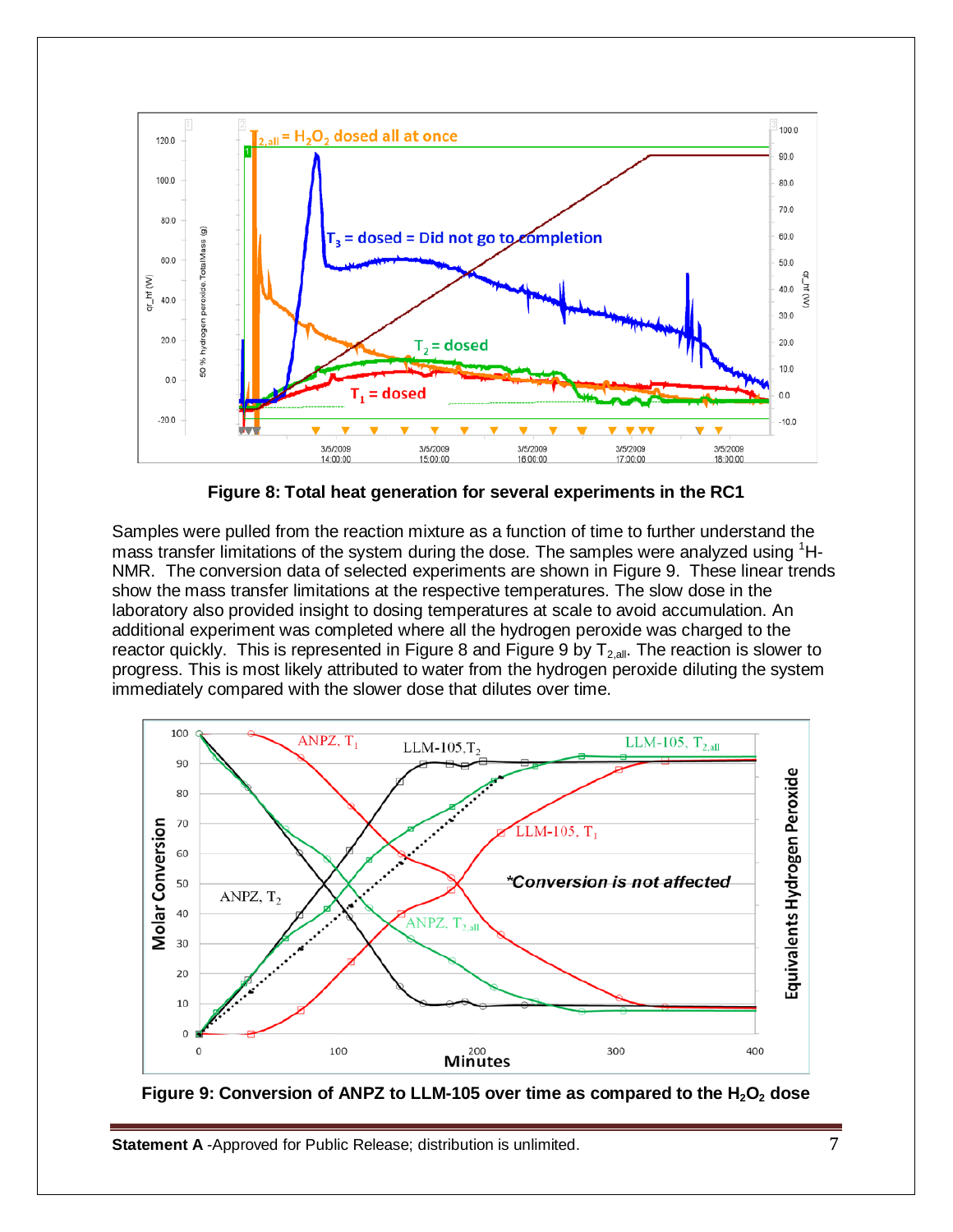Figure 9 also demonstrates the fact that conversion reached approximately 93 wt% by <sup>1</sup>H-NMR in all experiments.

Using this information a slow dose of hydrogen peroxide at a lower temperature was completed at the 100-gallon scale safely, avoiding accumulation.

An analysis on particle size changes in the scale down study was also performed. The particle size distribution of LLM-105 remained relatively constant as a function of temperature and  $H_2O_2$ dosing rates. As such, these process condition changes did not dramatically affect the particle size distribution of the end product. The mean particle size distribution consistently fell in the 10-100 micron range with a mean average particle size of about 45 microns. This was seen at all scales for the reaction.

#### *Recrystallization*

ANPZ is consistently present in the final isolated LLM-105 product. It is believed that the impurity is included inside the crystal lattice of LLM-105. Once the impurity becomes encapsulated in the solid LLM-105 crystals, it can no longer interact with the oxidizing media to form LLM-105<sup>3</sup>. ANPZ is typically found in the product in a 5-12 mol% range when analyzed by <sup>1</sup>H-NMR. It was desired to evaluate pure LLM-105 in formulations. This could be accomplished through recrystallizations or possibly an alternative synthesis avoiding ANPZ.

In addition to the impurity, it was also desired to evaluate LLM-105 of varying particle size distributions, particle size, chemical impurities and crystal defects. Previous investigators have confirmed these properties influence the sensitivity of energetic ingredients and their formulations. Higher density energetic crystals have been shown to correlate with higher shock initiation pressure<sup>4-9</sup>. A correlation between particle size and shock sensitivity has also been  $d$ ocumented<sup>10-11</sup>. The explanation for this effect is believed to lie in the fact that smaller particles are less likely to have defects that will lead to unwanted initiation. To study these effects a crystallization effort was completed.

Traditional organic solvents were not suitable for use as recrystallizing media; LLM-105 has limited solubility in organic solvents. In addition, the use of organic solvents has continuously resulted in the formation of LLM-105 with larger than desired aspect ratios.

The use of ionic liquids to dissolve strong inter- and intramolecular hydrogen bonded solids, including the energetic TATB, has been reported by Lawrence Livermore National Laboratory<sup>12-</sup>  $14$ . The anions in ionic liquids are believed to disrupt the hydrogen bonding, so that the material can dissolve. This science has been successfully transitioned at NSWC, IHDIV in creating concentrated solutions of LLM-105 beyond what was achieved with organic solvents. The use of 1-butyl-3-methylimidazolium acetate with an organic cosolvent as an aid in the dissolution of LLM-105 has allowed for solutions above 10 wt% to be achieved. The resulting morphology continues to produce material with large aspect ratios. The particle size has been increased with modifications to the dosing rates of the antisolvent used to reprotonate the meisenheimer complex of LLM-105. This process has been successfully scaled through a 5-L reactor at NSWC, IHDIV.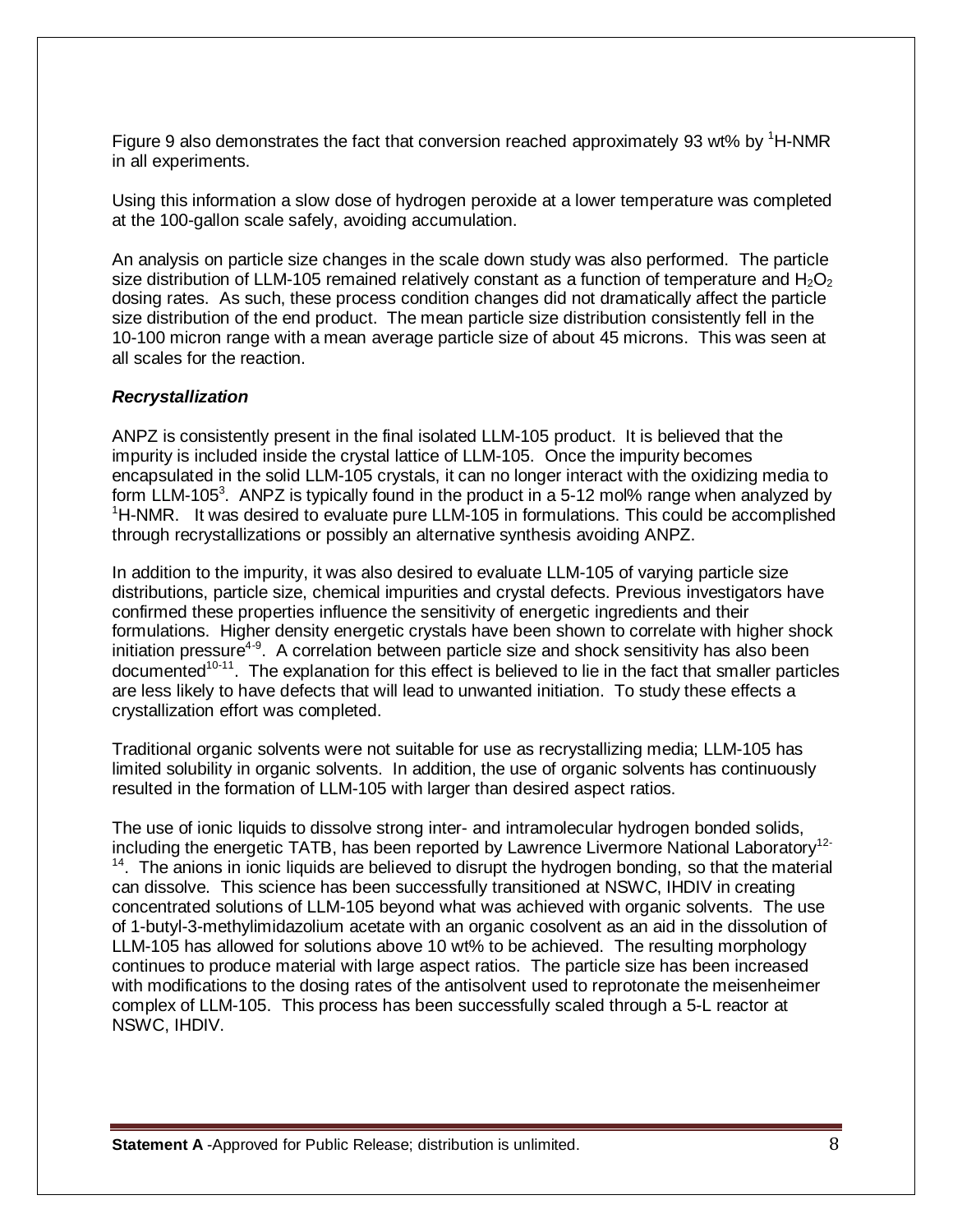

#### **Figure 7: Formation of the meisenheimer complex of LLM-105 through the use of an ionic liquid**

#### **CONCLUSIONS**

The use of cutting edge technology and application of sound chemical engineering principles resulted in the successful scale-up of a promising new energetic material. Modifications to the oxidation of ANPZ to LLM-105 resulted in the elimination of accumulated heat and afforded a safe process. These efforts were made possible through a scale down study using Mettler Toledo's RC1 and in-situ analytics. The use of ionic liquids is a promising method to recrystallize highly insoluble energetic materials. An improved solubility has been seen with the use of BMImOAc, but the ability to lower the aspect ratio of these materials remains a challenge.

#### **RECOMMENDATIONS**

Additional research to reduce the cost of producing LLM-105 through alternative synthesis or process modification is underway. Eliminating the expensive TFA is required to reduce overall cost. The optimal conditions for the reaction have yet to be identified and require additional chemical engineering support including studies on the decomposition of hydrogen peroxide and the trifluoroperoxy acid in the presence of ANPZ. This can be accomplished using gas flow measurements and heat flow measurements while monitoring conversion using high performance liquid chromatography. Recrystallization efforts will continue in an attempt to identify suitable solvents to reduce the aspect ratio of LLM-105 and grow crystals of desired particle size and distribution.

#### **ACKNOWLEGEMENTS**

Chemical Development Brach, IHDIV, NSWC – Support

Eric Bukovsky, U.S. Army Research Laboratory - Collaboration on project

Lawrence Livermore National Laboratory – Dr. Phil Pagoria, Dr. Thomas Lorenz

Navy Mantech – Chuck Painter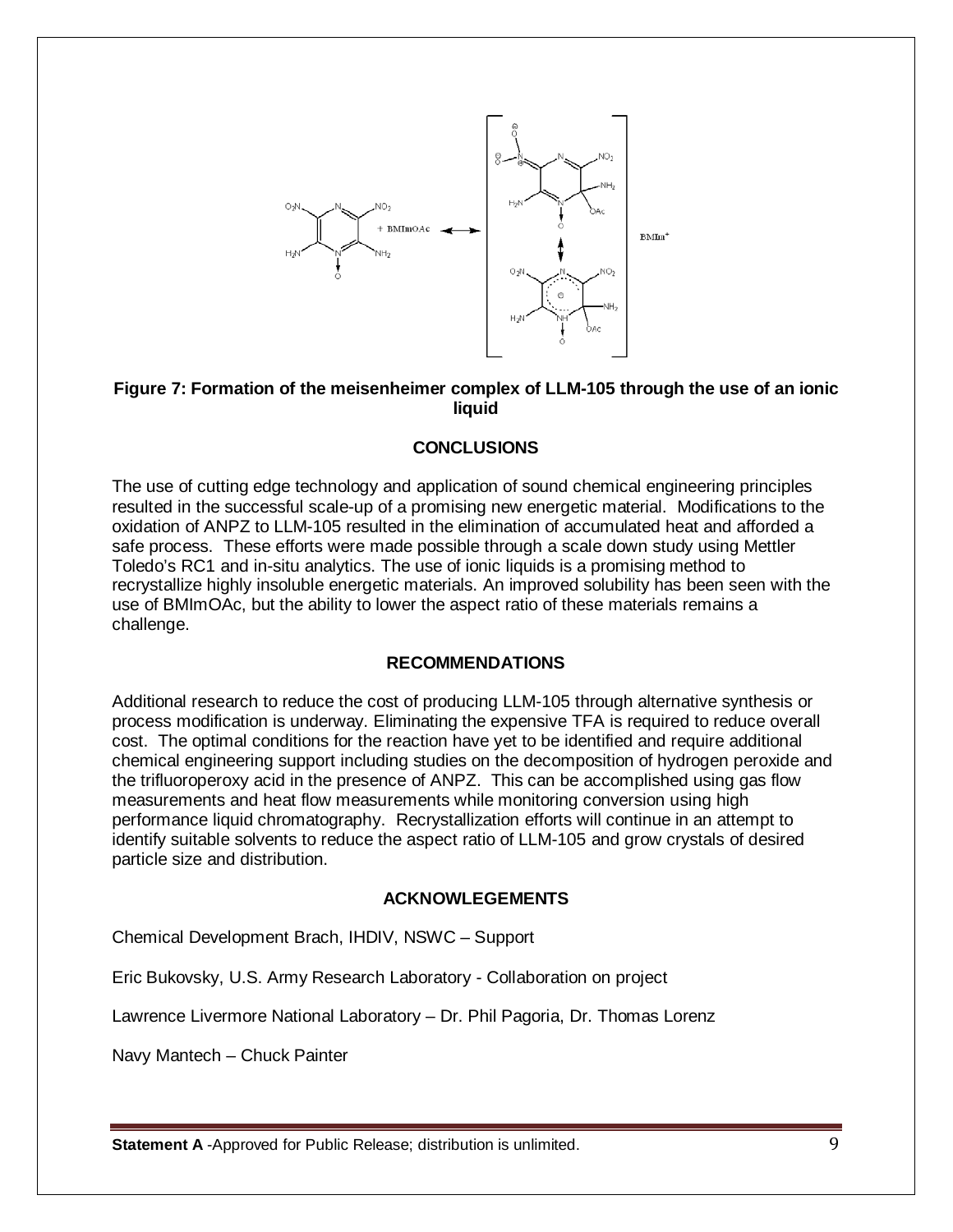RDT&E Directorate, IHDIV, NSWC - Dr. Brandon Choi – IHDIV, NSWC – SEM

Kim Proctor – IHDIV, NSWC – Microtrac

Rhonda Frey – Helium Pycnometry

NALAS Engineering Services – Invaluable project support

### **REFERENCES**

- 1. P.F Pagoria, A.R. Mitchell, R.D. Schmidt, R.L. Simpson, F. Garcia, J. Forbes, J. Cutting, R. Lee, R. Swansiger, D.M. Hoffman, Presented at the Insensitive Munitions and Energetic Materials Technology Symposium, San Diego, CA 1998.
- 2. T.D. Tran, P.F. Pagoria, D.M. Hoffman, B. Cunningham, R.L. Simpson, R.S. Lee, and J.L. Cutting, "Small-Scale Safety and Performance Characterization of New Plastic Bonded Explosives Containing LLM-105":12<sup>th</sup> International Detonation Symposium, San Diego, CA, August 11-16, 2002
- 3. Salan, Jerry, Hanson, Kimberly. Optimization and Scale-up of 2,6-diamino-3,5 dinitropyrazyine-1-oxide (LLM-105), Presented at the Defense Manufacturing Conference, Orlando, Fl, December 2008.
- 4. Energetics and Detonics, Mech Eng. Dept. of Coimbra University. *Insensitive Energetic Materials: Particles, Crystals, Composites*. Ed. Teipel, Ulrich, & Herrmann, Michael. Stuttgart. March 6 and 7, 2007. 156-186.
- 5. Sjoberg, Per; "Stabilized HMX-For Safer Higher Performance Munitions", Munitions Safety Information Analysis Center Newsletter, 2<sup>nd</sup> Quarter 2005 van der Heijden, A. E. D. M.; Bouma,
- 6. R. H. B.; Van der Steen, A. C. *Propellants, Explosives, Pyrotechnics* 2004, *29 (5)*, 304.
- 7. Van der Heijden, A. E. D. M.; Duvalois, W. "Characterization of the Internal Quality of HMX Crystals", Proceedings of the  $27<sup>th</sup>$  Annual International Conference of ICT, June 25-28, 1996, Karlsruhe, FRG, p1-32.
- 8. Van der Heijden, A. E. D. M.; Bouma, R. H. B.; "Shock Sensitivity of HMX/HTPB PBX'S: Relation with HMX Crystal Density", Proceedings of the 29<sup>th</sup> Annual International Conference of ICT, June 1998, Karlsruhe, FRG.
- 9. Van der Heijden, A.E.D.M., Roelands, C.P.M., Creyghton, Y.L.M., Bouma, R.H.B. "Crystallization of energetic (nano-)materials." TNO Defence, Security and Safety & TNO Science and Industry. *Insensitive Energetic Materials: Particles, Crystals, Composites*. Ed. Teipel, Ulrich, & Herrmann, Michael. Stuttgart. March 6 and 7, 2007. 41-47.
- 10. Schubert, Hiltmar. "History of and Experiences with Insensitive Explosives." Fraunhofer Institute of Chemical Technology. *Insensitive Energetic Materials: Particles, Crystals, Composites*. Ed. Teipel, Ulrich, & Herrmann, Michael. Stuttgart. March 6 and 7, 2007. 6-14.
- 11. Ribeiro, Plaksin, J., Mendes, R., Campos, J. "Detonation Performance and Shock Sensitivity of PBX-s based on Re-crystallized and Comminuted HMX and RDX Particles."
- 12. U.S. Patent Application No. 12/108347, Unpublished (filing date April 04, 2008) (Phillip F. Pagoria applicant).